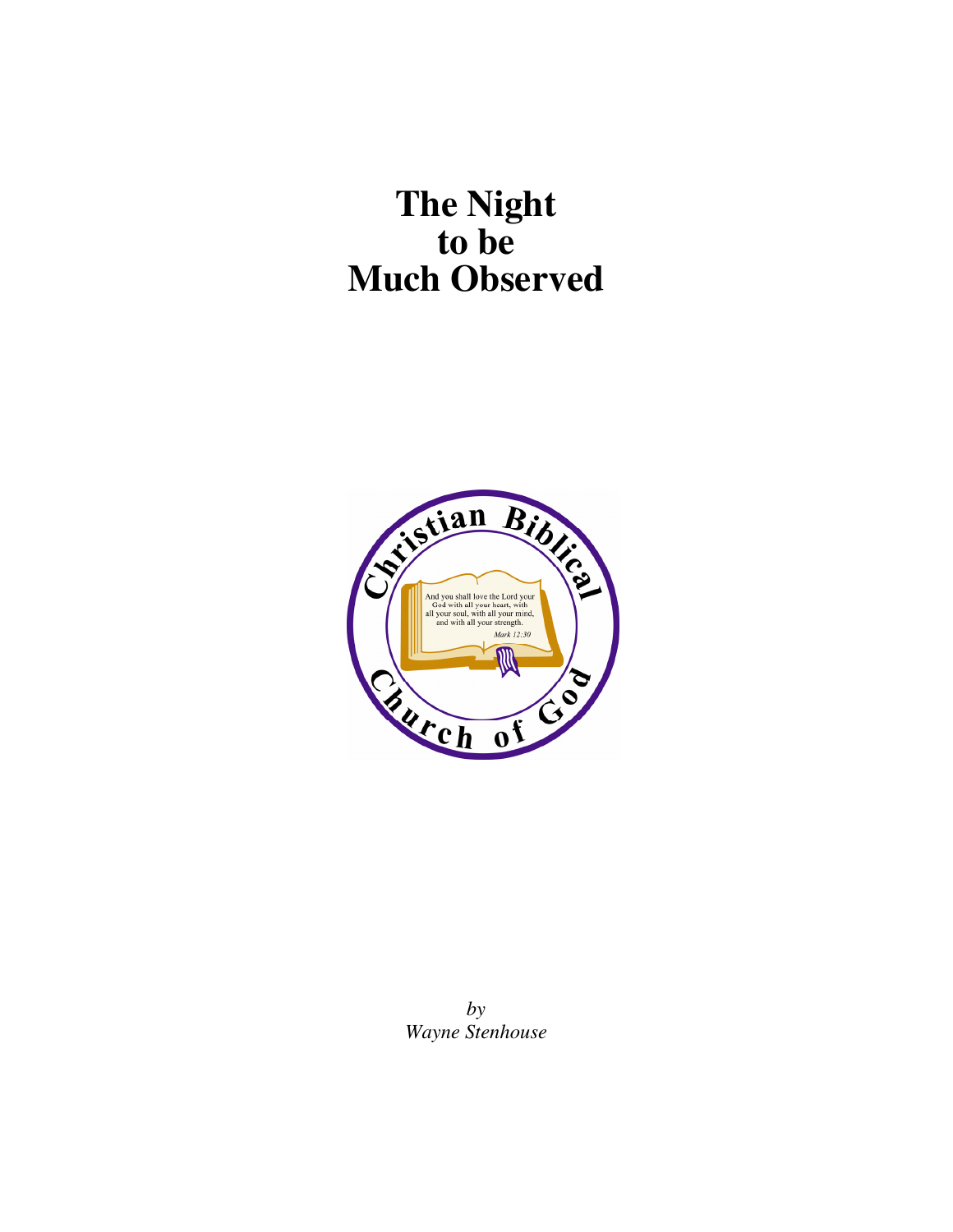Copyright 2006 © Christian Biblical Church of God P.O. Box 1442 Hollister, California 95024-1442

All rights reserved. Except for brief excerpts for review purposes, no part of this publication may be reproduced or used in any form, or by any means—electronic or mechanical, including photocopying, recording, hermeneutical conclusions—without written permission of copyright owner.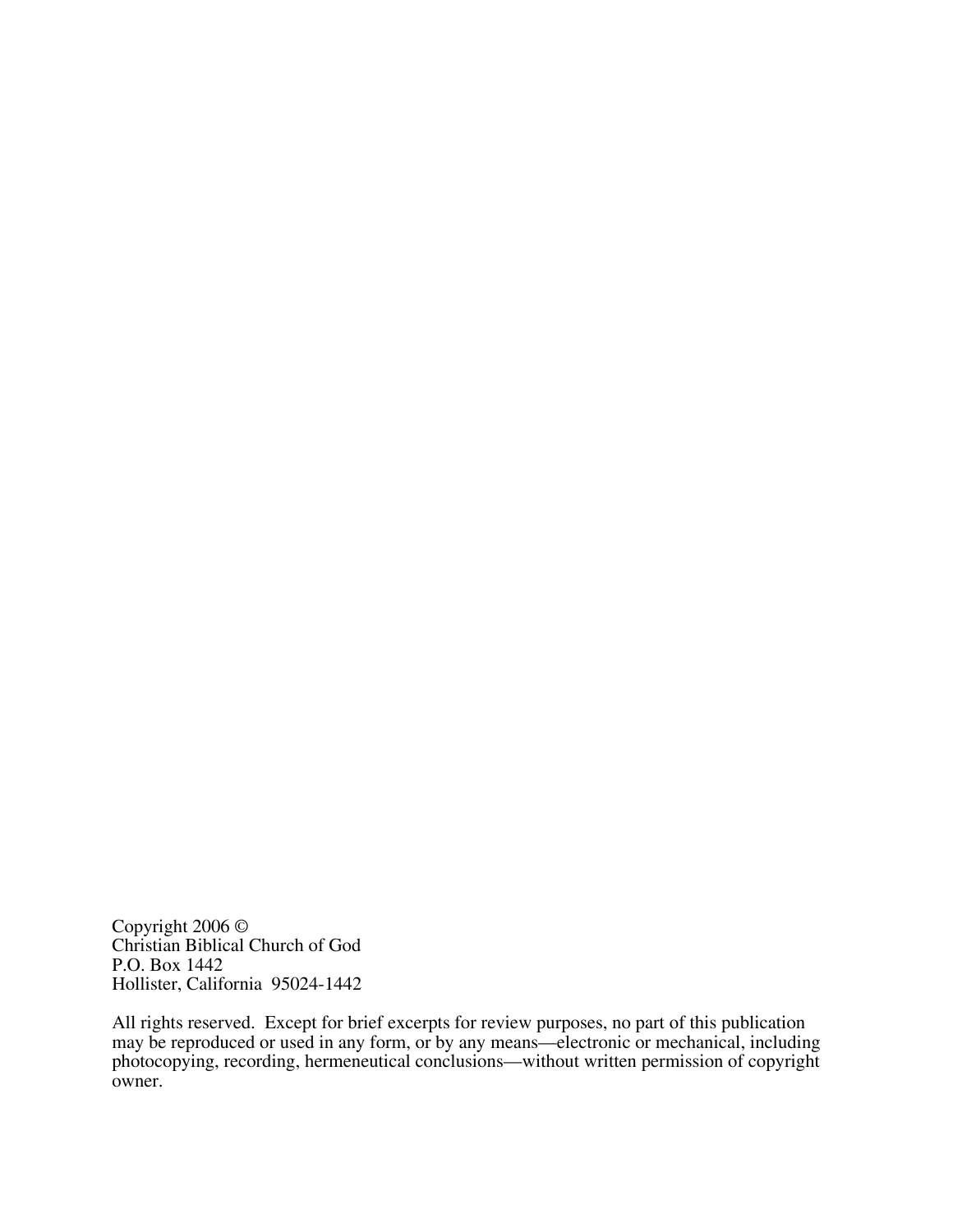# **The Night to be Much Observed**

Far from being an "Old Testament" ritual law, the "Night to be Much Observed" has deep spiritual meaning today for true Christians. But why does God command us to observe this night? What did this night picture for ancient Israel—and what is its true meaning for the Church today?

Moreover, just *how* are we to actually "observe" this night?

As most in God's Church know, the Night to be Much Observed is the beginning of the Feast of Unleavened Bread, and commemorates Israel's exodus from Egypt. As we will also see, this special "night" was foreshadowed in Gen. 15 when God ratified His covenant with Abraham.

 For Christians, the Night to be Much Observed is an occasion to truly rejoice as we acknowledge God for His personal intervention in our lives—in leading us out of spiritual bondage to this world, out of "spiritual Egypt."

 The *King James Version* of the Bible and *The New Testament In Its Original Order* will be used throughout this booklet.

#### **The "Night to be Much Observed" Foreshadowed**

 In order to really understand the Night to be Much Observed, we need look first at its historical background—because **this night was foretold** even before the nation of Israel came into existence. In the book of Exodus, God gave this command to the children of Israel: "Now the sojourning of the children of Israel, who dwelt in Egypt, was four hundred and thirty years. And it came to pass **at the end of the four hundred and thirty years**, even **the selfsame day** it came to pass, that all the hosts of the LORD went out from the land of Egypt. It is a **night to be much observed** unto the LORD for bringing them out from the land of Egypt: **this is that night of the LORD to be observed of all the children of Israel in their generations**" (Ex. 12:40-42).

 Indeed, after 400 years in captivity (Gen. 15:13), Israel *was* delivered. And as we will see, Israel's deliverance occurred just as God had promised. In fact, both the Passover and the Night to be Much Observed were foreshadowed in a vital covenant that God made with Abraham. God specially chose Abraham to be party to His covenant because he obeyed God's voice and kept His commandments and His laws (Gen. 26:5).

 The story begins in Genesis, the fifteenth chapter. "After these things the word of the LORD came unto Abram in a vision, saying, 'Fear not, Abram: I am thy shield, and thy exceeding great reward'. And Abram said, 'Lord GOD, what wilt thou give me, seeing I go childless, and the steward of my house is this Eliezer of Damascus?' And Abram said, 'Behold, to me thou hast given no seed: and, lo, one born in my house is mine heir.' And, behold, the word of the LORD came unto him, saying, 'This shall not be thine heir; but he that shall come forth out of thine own bowels shall be thine heir' " (Gen. 15:1-4).

God promised Abraham that an heir—physical offspring—would come from his own bowels. However, the birth of Isaac (Gen. 21:3) was only the beginning of the fulfillment of this promise. The birth of Jesus Christ was the ultimate fulfillment (Gal. 3:16).

Then, God took Abraham outside—**on the night of the fourteenth of Nisan**—and said, "Look now toward heaven, and tell [count] the stars, if thou be able to number them … so shall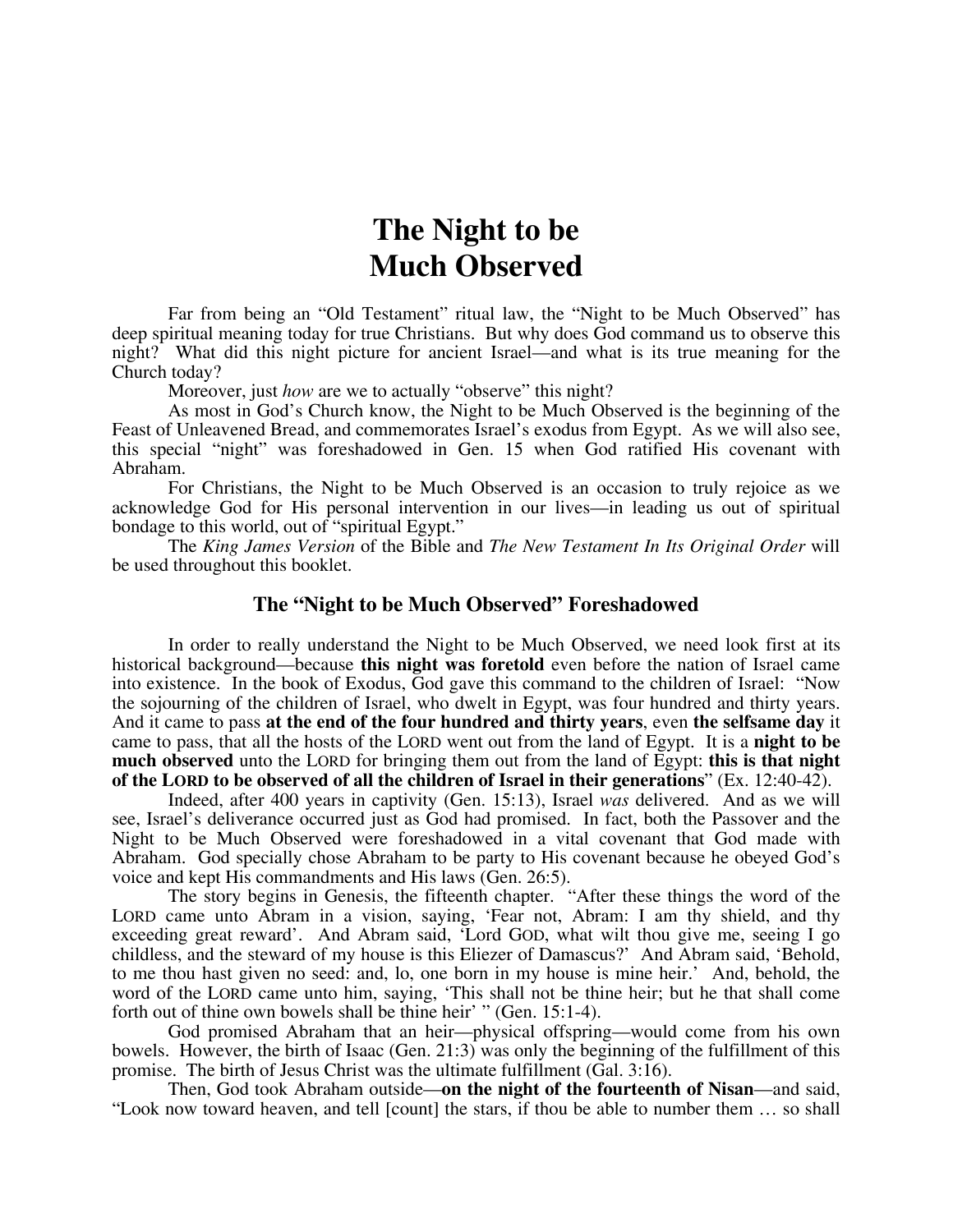thy seed be" (Gen. 15:5). On a physical level, this promise would be fulfilled through the nation of Israel; spiritually, it will yet be fulfilled as God brings "many sons unto glory" (Heb. 2:10) through the promised Seed, Christ (Gal. 3:16). God told Abraham in Gen. 22:17-18 that "in blessing I will bless thee, and in multiplying I will multiply thy seed as the stars of the heaven, and as the sand which is upon the sea shore; and thy seed shall possess the gate of his enemies; And in thy Seed [Christ] shall all the nations of the earth be blessed; because thou hast obeyed my voice."

Later, during the daytime portion of the fourteenth, God told Abraham to prepare a special covenant sacrifice in which He was going to confirm His covenant with Abraham. "And he said unto him, 'Take me an heifer of three years old, and a she goat of three years old, and a ram of three years old, and a turtledove, and a young pigeon.' And he took unto him all these, and divided them in the midst, and laid each piece one against another: but the birds divided he not. And when the fowls came down upon the carcasses, Abram drove them away" (Gen. 15:9- 11).

 Known historically as a "covenant between the parts," the parties to such a ritual would *both* pass between the parts of severed animals. In so doing, they were stating that if one (or both) of them broke the covenant agreement, they should likewise be **put to death** (see Jer. 34:18-20).

In this case, however, God was showing that **He alone would take the penalty** upon Himself—by the sacrifice of Jesus Christ—for mankind's failure to keep the covenant. That is why, as we will see, Abraham himself did not pass between the pieces—only God passed between the parts of the animals. Thus in this ceremony, our Lord and Savior pledged His own life to guarantee the fulfillment of that covenant!

The next verse in Genesis 15 has deep spiritual meaning. "And when the **sun was going down**, a deep sleep fell upon Abram; and, lo, a horror of great darkness fell upon him" (Gen. 15:12). This is symbolic of the death of Jesus Christ. At the exact same time on Nisan 14 in 30 AD—as the daytime portion was ending and the sun was going down—Jesus had died and was sealed in the tomb. Then, at sunset, the 15th began.

 The account continues: "And he said unto Abram, 'know of a surety that thy seed shall be a stranger in a land that is not theirs, and shall serve them; and they shall afflict them four hundred years; And also that nation, whom they shall serve, will I judge: and afterward shall they come out with great substance. And thou shalt go to thy fathers in peace; thou shalt be buried in a good old age. But in the fourth generation they shall come hither again: for the iniquity of the Amorites is not yet full' " (Gen. 15:13-16).

 Here, God tells Abraham that his offspring would someday become captives in a strange land—but that **he would deliver them** in accordance to the covenant promises. Notice that this promise of deliverance was made at or just after sunset—which would have been the beginning of the 15th of Nisan, which would later become the Night to be Much Observed.

Now notice verse 17: "And it came to pass, that, when the sun went down, and it was dark, behold a smoking furnace, **and a burning lamp that passed between those pieces**." While Abraham was in a deep sleep, God alone passed between the parts of the animals pictured here by the burning lamp.

 This passage shows that God ratified and sealed His covenant with Abraham by passing between the parts of the sacrificial animals. The covenant included a *maledictory* oath—that is, one that requires a *curse* (death) on those who violate the agreement.

 Notice: "According to covenantal law, a covenant does not become valid until it has been sealed with a blood sacrifice. The bloody carcasses of the sacrificial animals represent the symbolic death of the one confirming the covenant. By passing between these carcasses, the one who is ratifying the covenant is swearing by an oath that if he fails to perform the terms of the covenant, he will die, and his blood will be spilled on the ground in the same manner as the animals of the covenant sacrifice. Once ratified by this maledictory oath, the terms of the covenant cannot be changed—neither by adding to them nor diminishing from them" (*The*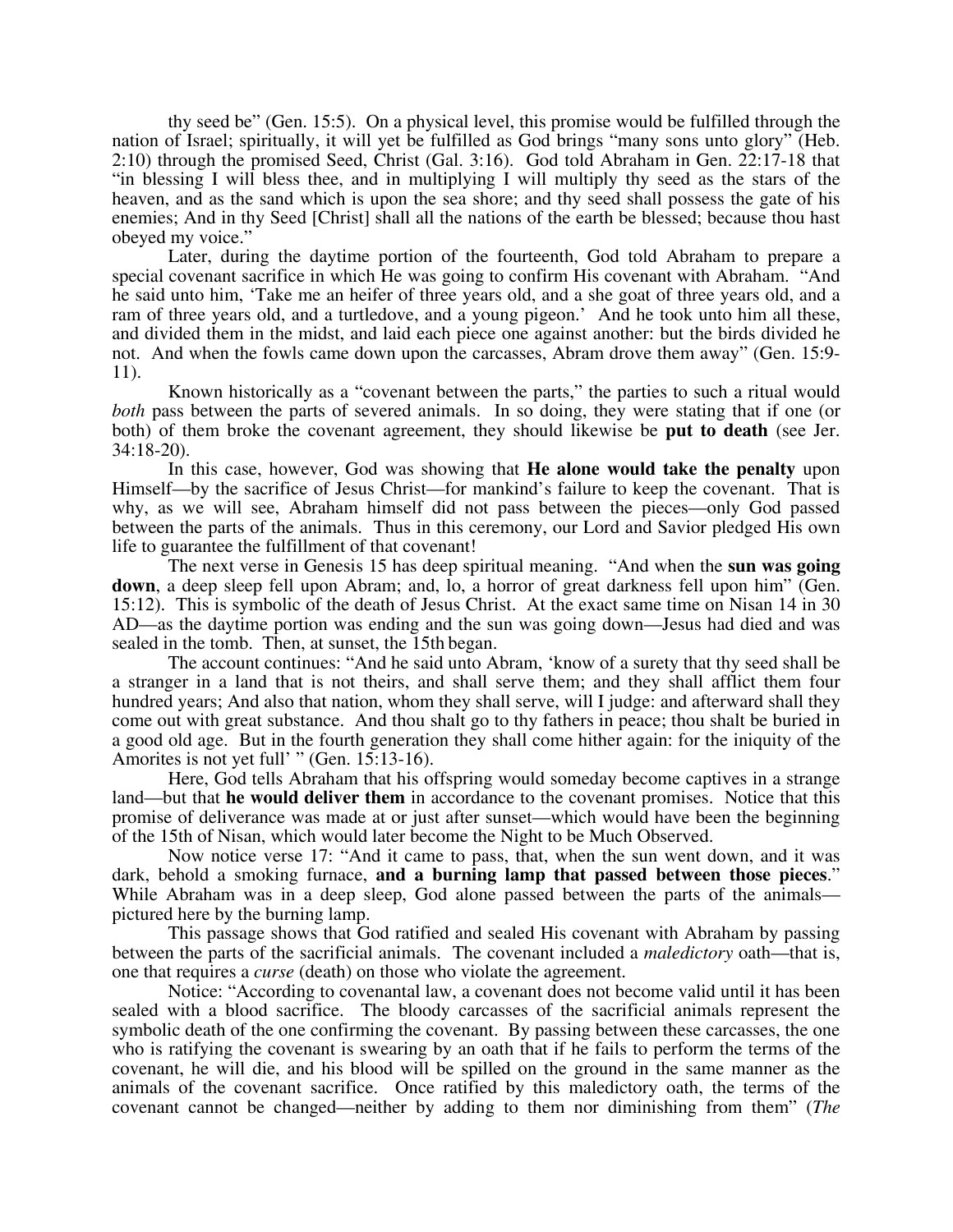*Christian Passover*, page 270, Fred R. Coulter).

Of course, God never violated the covenant He made with Abraham—He has always kept His word. Mankind is the guilty party, having repeatedly broken God's covenant. Yet, to guarantee the total fulfillment of this all-important covenant, Christ agreed to pay the penalty in our place.

 Now look again at Ex 12:40-42. "Now the sojourning of the children of Israel, who dwelt in Egypt, was four hundred and thirty years. And it came to pass at the end of the four hundred and thirty years, even [on] **the selfsame day**"—the **very day** God made this covenant with Abraham—"it came to pass, that **all the hosts of the LORD went out from the land of Egypt**. It is **a night to be much observed** unto the LORD for bringing them out from the land of Egypt: this is that **night of the LORD to be observed** of all the children of Israel in their generations" (Ex. 12:40-42).

On the "selfsame" night that God had ratified His covenant with Abraham some 430 years earlier, He kept His promise to Abraham—the children of Israel departed from Rameses on the 15th day of Nisan, just as God had planned.

#### **Physical Israel—Delivered out of Bondage in Egypt**

 As captives in Egypt, the children of Israel faced a bitter, hard bondage. Their taskmasters ruled with rigor and harshness. In desperation they turned to God, crying out for deliverance. "And it came to pass in process of time, that the king of Egypt died: and the children of Israel sighed by reason of the bondage, and they cried, and their cry came up unto

God by reason of the bondage" (Ex. 2:23).<br>God heard their cry! "And Goo "And God heard their groaning, and God **remembered his covenant with Abraham**, with Isaac, and with Jacob" (Ex. 2:24). Later, in Ex. 6:5-6, God says, "**I have remembered my covenant** [with Abraham]. Wherefore say unto the children of Israel, '**I am the LORD, and I will bring you out from under the burdens of the Egyptians, and I will rid you out of their bondage, and I will redeem you with a stretched out arm, and with great judgments**.' "

When God makes a promise, He keeps it.

God put His plan into effect and called Moses to lead the children of Israel out from the land of Egypt. From the burning bush, God told Moses: "I have surely seen the affliction of my people which are in Egypt, and have heard their cry by reason of their taskmasters; for I know their sorrows; And I am come down to deliver them out of the hand of the Egyptians, and to bring them up out of that land unto a good land and a large, unto a land flowing with milk and honey" (Ex. 3:7-8). As He promised, God provided a way for the Israelites to be delivered from their affliction and bondage in Egypt.

 God instructed Moses to prepare the children of Israel for their journey out of Egypt. Following the Passover on the 14th of Nisan—which forced Pharaoh to free God's people—the exodus was to be on the nighttime portion of the 15th. That day would also become the first day of the Feast of Unleavened Bread. "And ye shall observe the feast of unleavened bread [beginning on the 15th]; for in this selfsame day have I brought your armies out of the land of Egypt: therefore shall ye **observe this day** in your generations by an ordinance for ever" (Ex. 12:17).

As Israel left Egypt, that night became the "Night to be Much Observed" as commanded by God: "And it came to pass at the end of the four hundred and thirty years, even [on] **the selfsame day** it came to pass, that **all the hosts of the LORD went out from the land of Egypt**. It is **a night to be much observed** unto the LORD for bringing them out from the land of Egypt: this is that **night of the LORD to be observed** of all the children of Israel in their generations" (Ex. 12:41-42).

The children of Israel were the recipients of God's physical covenantal promises. Yet,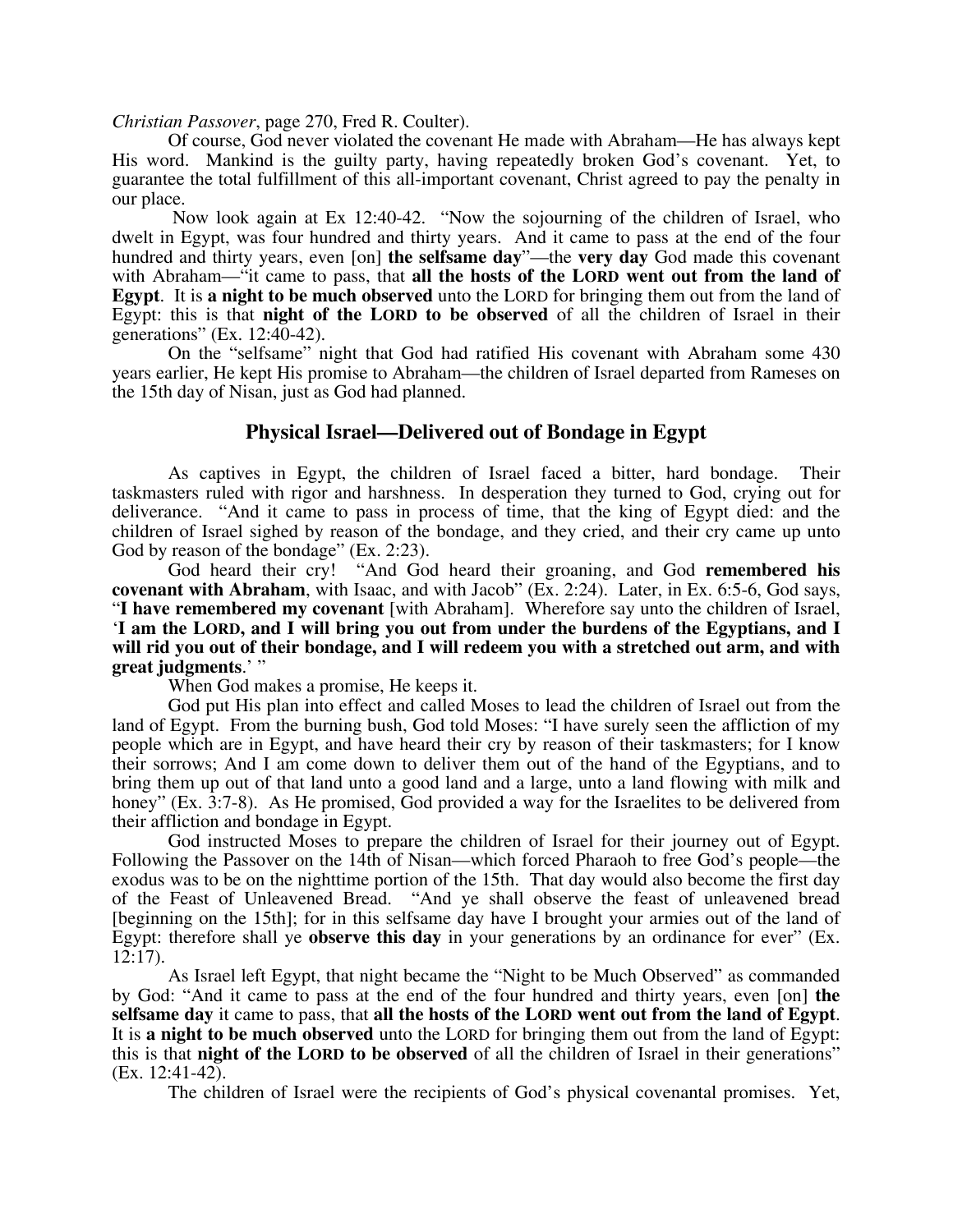God also made spiritual promises to Abraham—which are being fulfilled through the New Covenant in Jesus Christ. Because we too are Abraham's seed, we are "heirs according to the promise" (Gal. 3:29)—the spiritual promises of the New Covenant.

## **Spiritual Israel—Delivered from Satan and his Evil World**

For God's Church (spiritual Israel), the "Night to be Much Observed" pictures our "exodus" from sin and being in bondage to this world—both typed by Egypt. "And Moses said unto the people, 'Remember this day, in which ye came out from Egypt, out of the house of bondage; for by strength of hand the LORD brought you out from this place: there shall no leavened bread be eaten' " (Ex. 13:3).

Recall that God had promised Abraham that "in thy Seed [Christ] shall all the nations of the earth be blessed" (Gen. 22:18; Gal. 3:16). The spiritual blessings of salvation only apply today to God's true Church—but they will ultimately include all of mankind. Only God's Church today is being delivered from its bondage to Satan and his evil world—typed by Pharaoh and Egypt.

 Being heirs of the promise allows us—through the sacrifice of Jesus Christ, our "Passover" (I Cor. 5:7)—to be set free from sin, the "yoke of bondage" (Gal. 5:1). This is being accomplished through the promises of the New Covenant, which was sealed by the blood of Jesus Christ. When one accepts Christ as personal Savior and is baptized into His death (Rom. 6:3), he or she becomes an heir to the promises given to Abraham.

 The Night to be Much Observed pictures our release from sin and bondage. On this night, we should reflect on the **incredible truth that God has called us out of this world** and is leading us into His kingdom. In His final recorded prayer, Jesus Christ spoke these words, which are part of the New Covenant: "I am praying for them; I am not praying for the world, but for those whom you have given Me, for they are Yours. All Mine are Yours, and all Yours are Mine; and I have been glorified in them. And I am no longer in the world, **but these are [still] in the world**, and I am coming to you. Holy Father keep them in Your name, those whom you have given Me, so that they may be one, even as We are one" (John 17:9-11).

Our calling under the New Covenant means that though we are *in* the world, we are not *of* the world. Continuing: "I have given them Your words, and the world has hated them because **they are not of the world**, just as I am not of the world. I do not pray that You would take them out of the world, but that you would keep them from the evil one. **They are not of the world**, just as I am not of the world. Sanctify them in Your truth; Your Word is the truth" (John 17:14-17).

 Our profound calling ensures our place in the coming Kingdom of God, if we are faithful and obedient to the end. It is the perfect sacrifice of Jesus Christ that delivers us from death and bondage to Satan's world. Paul wrote, "[The Father] Who has personally **rescued us from the power of darkness** and has transferred us unto the kingdom of the Son of His love" (Col. 1:13).

 Paul also writes: "Grace and peace be to you from God the Father and our Lord Jesus Christ, Who gave himself for our sins, in order that **He might deliver us from the present evil world**, according to the will of our God and Father" (Gal. 1:3-4).

God provided a Savior, Christ our Passover Lamb (I Cor. 5:7), who took on the sins of the whole world (I John 2:2)—just as pictured in Gen. 15.

# **The Church—On a Journey to the Kingdom of God**

 Just as the children of Israel left Egypt for the Promised Land, we have spiritually left this world and all that it has to offer, and are continuing on our journey to the Kingdom of God.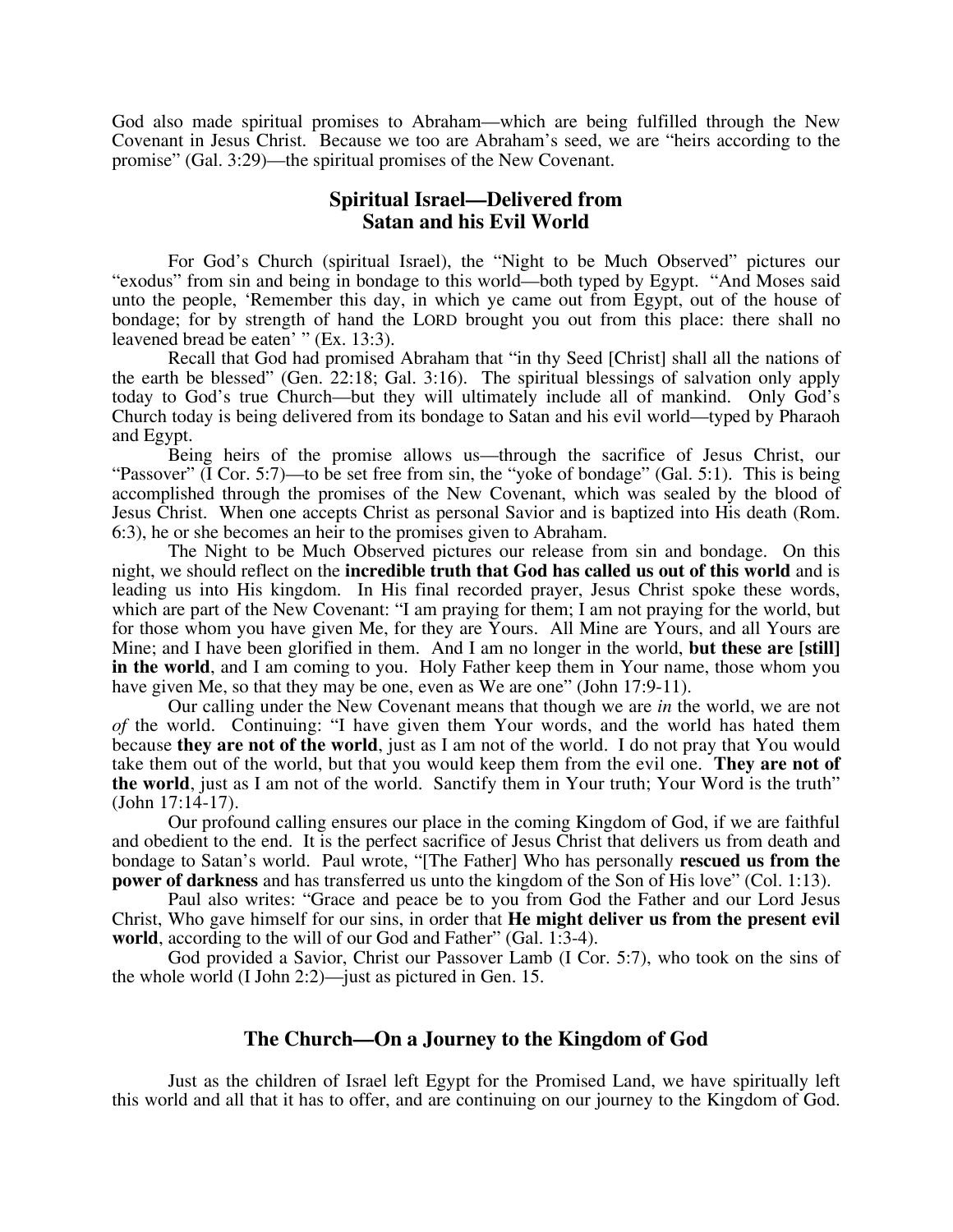Indeed, God has called us out of this world—and we must obey the will of God just as Abraham did. "Now the LORD had said unto Abram, 'Get thee out of thy country, and from thy kindred, and from thy father's house, **unto a land that I will shew thee**' " (Gen. 12:1). Abraham "sojourned in the land of promise … waiting for the city with *the* foundations of which God is *the* Architect and Builder" (Heb. 11:9-10).

So must we. Our eyes must always be focused on the Kingdom of God.

 Each year at Passover, we renew our covenant with God the Father and Jesus Christ. This renewal helps us to stay focused on our ongoing "exodus" from this world, pictured by the Night to be Much Observed. Meanwhile, we look forward to the glorious Kingdom of God where we will reign with the Father and Jesus Christ forever!

### **How to Keep the Night to be Much Observed**

 This special occasion is to be observed **after sundown** on the nighttime portion of Nisan 15. "It is a **night** to be much observed unto the LORD for bringing them out from the land of Egypt: this is that **night** of the LORD to be observed of all the children of Israel in their generations" (Ex. 12:42). Also: "And they [the children of Israel] **departed** from Rameses in the first month, **on the fifteenth day** of the first month; on the morrow after the Passover the children of Israel went out with an high hand in the sight of all the Egyptians" (Num. 33:3).

Since the evening of the fifteenth begins the Feast of Unleavened Bread, it is good and proper to commemorate the Night to be Much Observed with a Sabbath-type meal. The evening should be opened with prayer.

For Christians, the Night to be Much Observed is an occasion to truly rejoice before God as we **acknowledge His personal intervention in our lives** in leading us out of spiritual bondage to this world—out of "spiritual Egypt." On this night, we can reflect on its significance—and share in the reading and discussion of various biblical passages appropriate for the occasion.

We should all use this special occasion to worship God, to honor Him, and to rejoice in His love, grace and mercy!

The following is a list of suggested hymns from the Christian Biblical Church of God Hymnal that you can enjoy either before or after the night's meal.

- Page 3 For God Is Love
- Page 7 The Lord's My Shepherd
- Page 16 His Mercy Never Fails
- Page 70 Who Shall Dwell On Thy Holy Hill?
- Page 71 O God, We Have Heard
- Page 74 The Heavens God's Glory Do Declare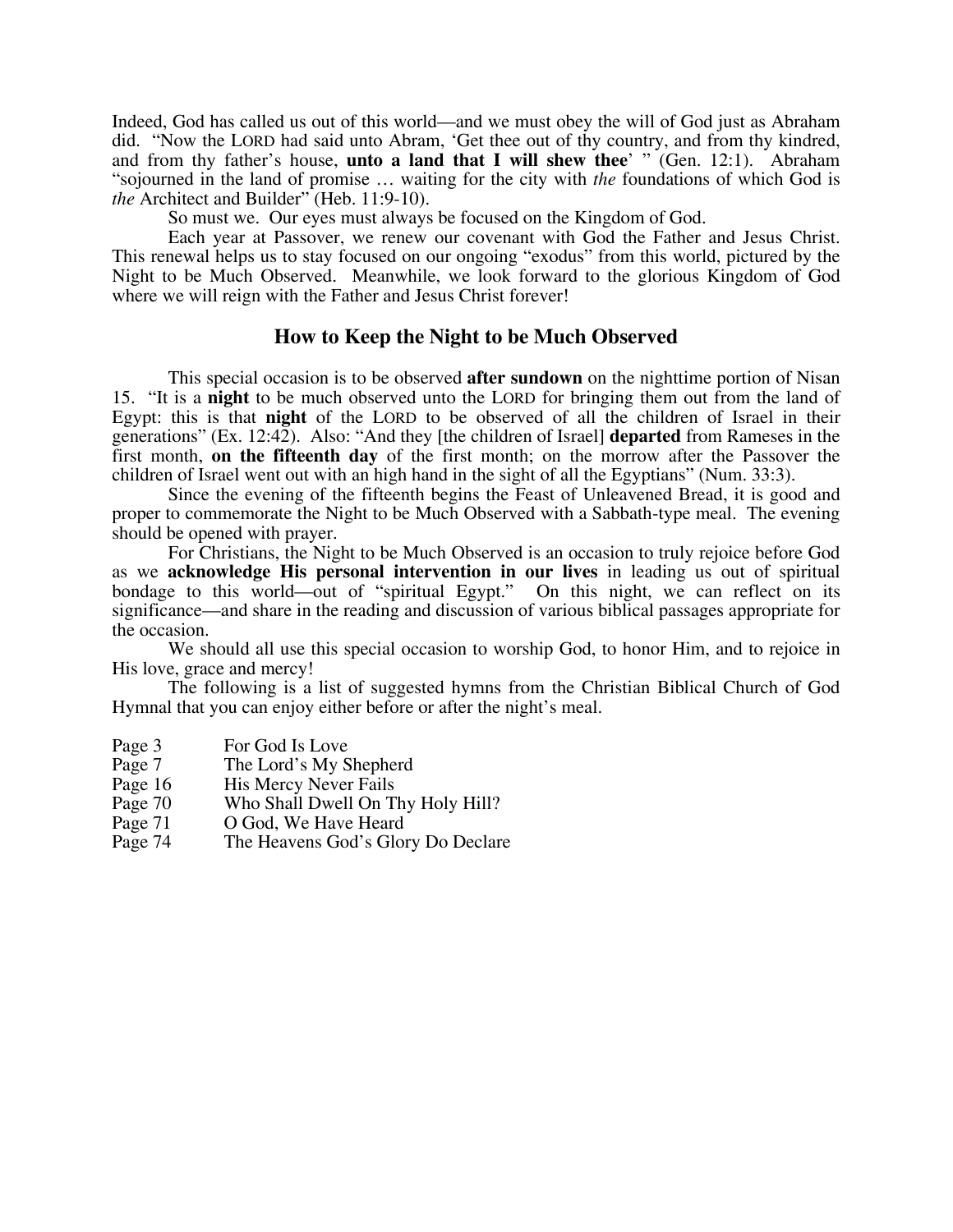# **Christian Biblical Church of God Offices**

*Australia*  Biblical Truth Ministries GPO Box 1574 Sydney 2001 Australia

*Canada*  Post Office Box 125 Brockville Ontario K6V 5V2 Canada

> *New Zealand*  Post Office Box 242 Waihi 2981 New Zealand

### *Republic of South Africa*

P.O. Box 494 Frankfort Postal Code 9830 Republic of South Africa

#### *United Kingdom*

Post Office Box 8224 Witham CM8 1WZ United Kingdom

#### *United States*

Post Office Box 1442 Hollister, California 95024-1442

www.cbcg.org www.biblicaltruthministries.org